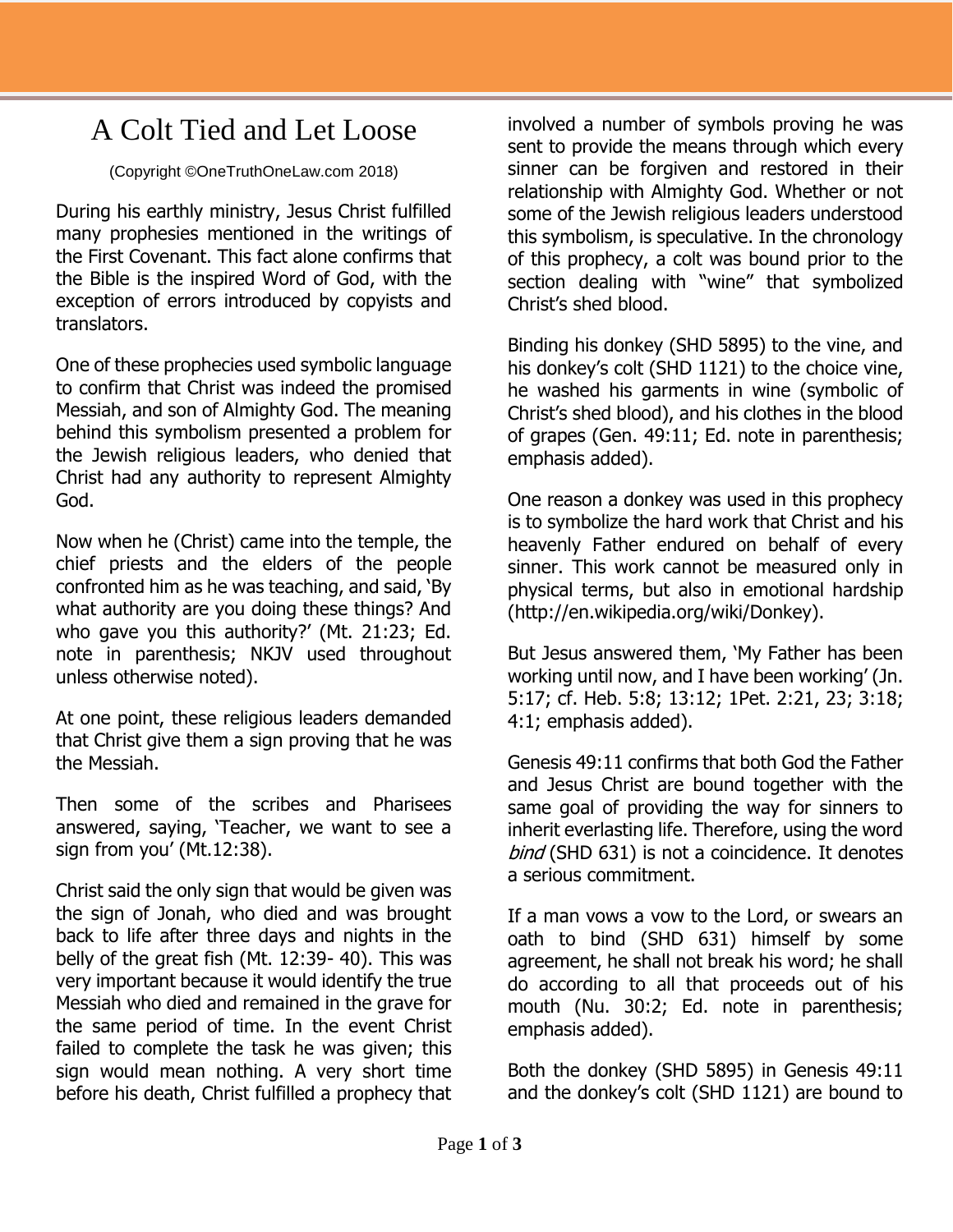a vine. As the word colt is used elsewhere in scripture to represent the work of Christ (Lk. 19:29-35), the first donkey (SHD 5895) represents the preeminent work of Almighty God.

Give the king Your judgments, O God, and Your righteousness to the king's Son (SHD 1121) (Ps. 72:1; cf. Jer. 20:15; emphasis added).

Both God the Father and Jesus Christ bound themselves to serve the physical nation of Israel, which is often pictured symbolically as a "vine".

You have brought a vine (SHD 1612) out of Egypt; you have cast out the nations (Gentiles) and planted it (Ps. 80:8; cf. 80:14; Ed. notes in parentheses).

However, when Israel rejected God's law and commandments, they were regarded as a degenerate vine.

Yet I (Almighty God's representative; Jer. 2:13a; cf. Jn. 4:14) had planted you a noble vine, a seed of highest quality. How then have you turned before me into the degenerate plant of an alien vine? (Jer. 2:21; cf. Ezekiel 17:8; Ed. note in parenthesis; emphasis added).

At the end of his earthly ministry, Jesus Christ loosened himself once and for all from the degenerate vine that represented the physical nation of Israel. This would be his last journey with a people that rejected him, and his Father's law and commandments.

(Christ said), 'Go into the village opposite you, where as you enter you will find a colt tied, on which no one has ever sat. Loose him and bring him here (Lk. 19:30; Ed. note in parenthesis). Then they brought him to Jesus. And they threw their own garments on the colt, and they set Jesus on him (Lk. 19:35).

Now as he drew near (Jerusalem), he saw the city and wept over it.  $42$ saying, 'If you had known, even you, especially in this your day (cf. Ps. 95:7-8), the things that make for your peace! But now they are hidden from your eyes (Lk. 19:41-42; Ed. notes in parentheses).

Christ then prophesied about the destruction that would come upon Jerusalem in 70 CE (Lk. 19:43-44). In a parable that followed, the responsibility for this destruction was laid at the feet of the Jewish religious leaders. Again, a vine is used symbolically to represent the nation of Israel.

## GIVE THE KING YOUR JUDGEMENTS, O GOD, AND YOUR RIGHTEOUSNESS TO THE KING'S SON (SHD 1121). Psalms 72:1; cf. Jeremiah 20:15; emphasis added

Then he began to tell the people this parable: "A certain man planted a vineyard, leased it to vinedressers (symbolically representing caretakers; cf. Isa. 26:13), and went into a far country for a long time.  $^{10}$ Now at vintage-time he sent a servant (referring to a faithful and obedient prophet) to the vinedressers, that they might give him some of the fruit of the vineyard. But the vinedressers beat him and sent him away empty-handed. $11$ Again he sent another servant; and they beat him also, treated him shamefully, and sent him away empty-handed.  $12$ And again he sent a third; and they wounded him also and cast him out.  $13$ Then the owner of the vineyard said, 'What shall I do? I will send my beloved son (referring to Jesus Christ). Probably they will respect him when they see him.<sup>' 14</sup>But when the vinedressers saw him, they reasoned among themselves, saying, 'this is the heir, come, let us kill him that the inheritance may be ours.' <sup>15</sup>So they cast him out of the vineyard and killed him. Therefore what will the owner of the vineyard (Almighty God) do to